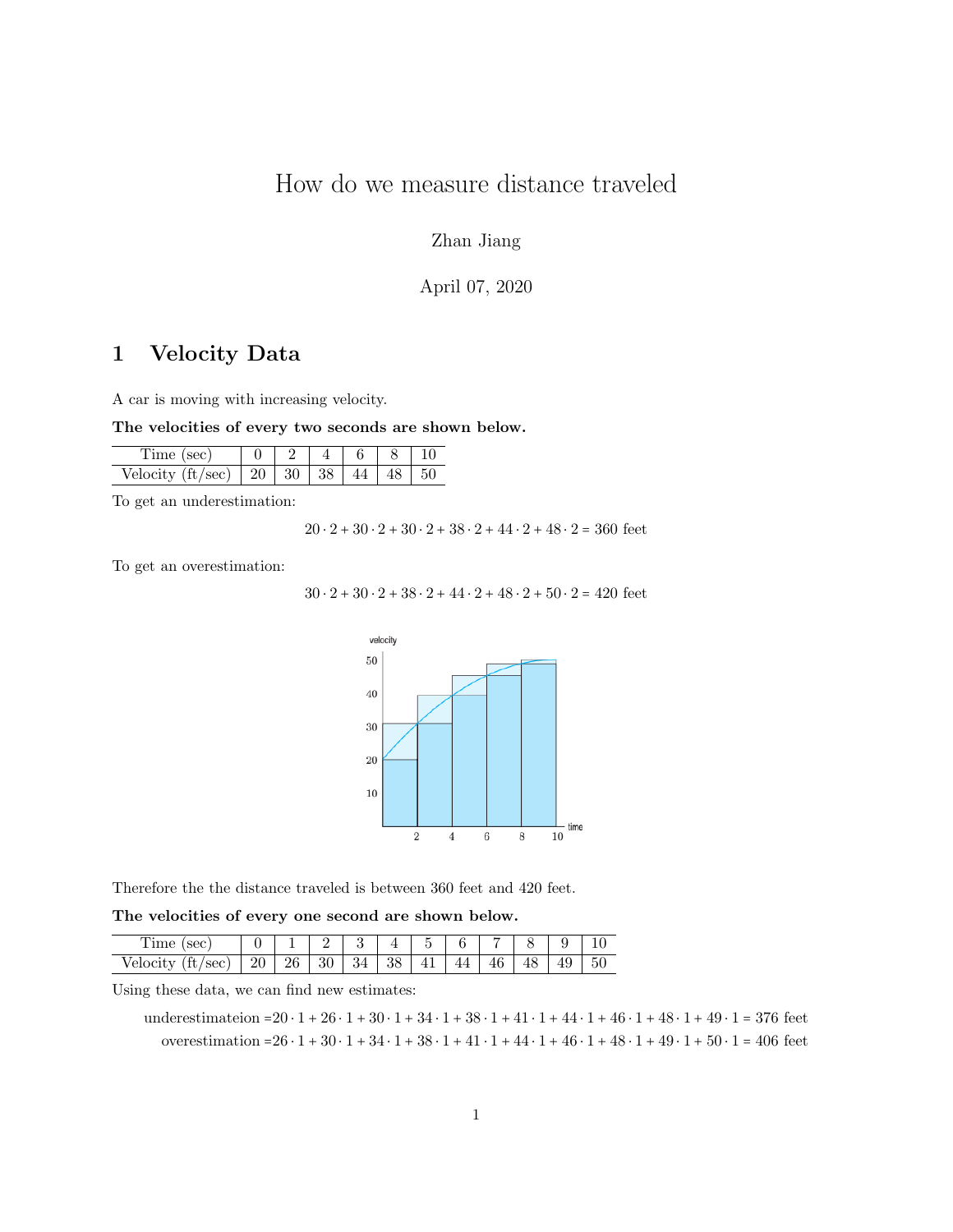

#### 1.1 Area under the curve

What happens if we split the interval  $[0, 10]$  into more and more subdivisions?



The total sum is approaching the area under the curve!

Hence we have following conclusion:

If the velocity is positive, the total distance traveled is the area under the velocity curve.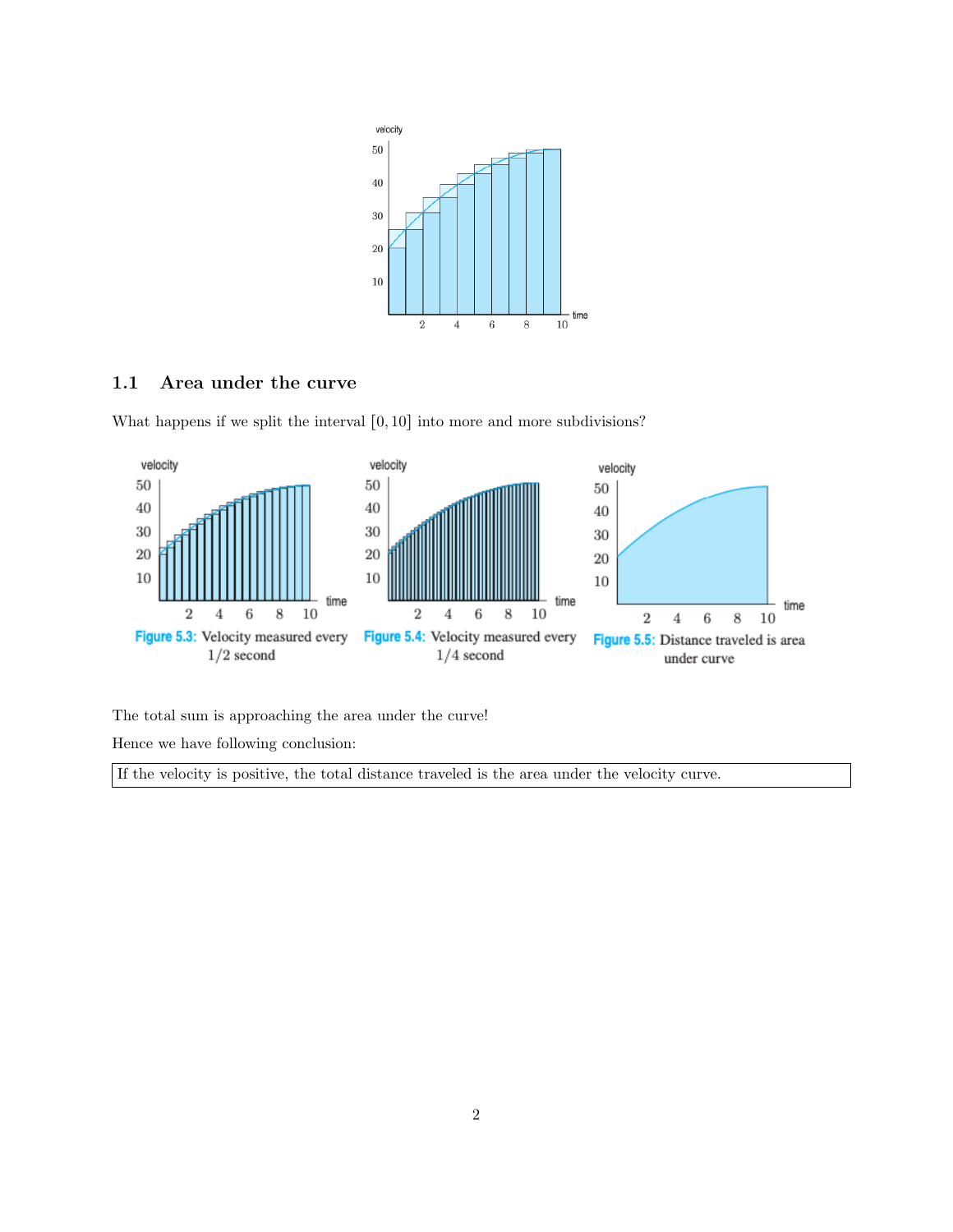#### 1.2 Negative velocity and change in position

A particle moves along the y-axis with velocity 30 cm/sec for 5 seconds and velocity -10 cm/sec for the next 5 seconds. Positive velocity indicates upward motion; negative velocity represents downward motion. What does the sum  $30 \cdot 5 + (-10) \cdot 5$  represent?



## 2 More Discussions

#### 2.1 Left and Right sums

Suppose that  $f(t)$  is a continuous function  $a \leq t \leq b$ . We divide the integral from a to b into n equal subdivisions, and we call the width of an individual subdivision  $\Delta t$ . Then  $\Delta t = \frac{b - a}{\Delta t}$  $\frac{a}{n}$ .

Let  $t_0, \ldots, t_n$  be endpoints of the subdivisions. Then

Right-hand sum = 
$$
f(t_1)\Delta t + f(t_2)\Delta t + \cdots + f(t_n)\Delta t
$$
  
Left-hand sum =  $f(t_0)\Delta t + f(t_1)\Delta t + \cdots + f(t_{n-1})\Delta t$ 



#### 2.2 Accuracy of Estimates

For either increasing or decreasing velocity functions, the exact value of the distance traveled lies somewhere between the two estimates. Thus, the accuracy of our estimate depends on how close these two sums are.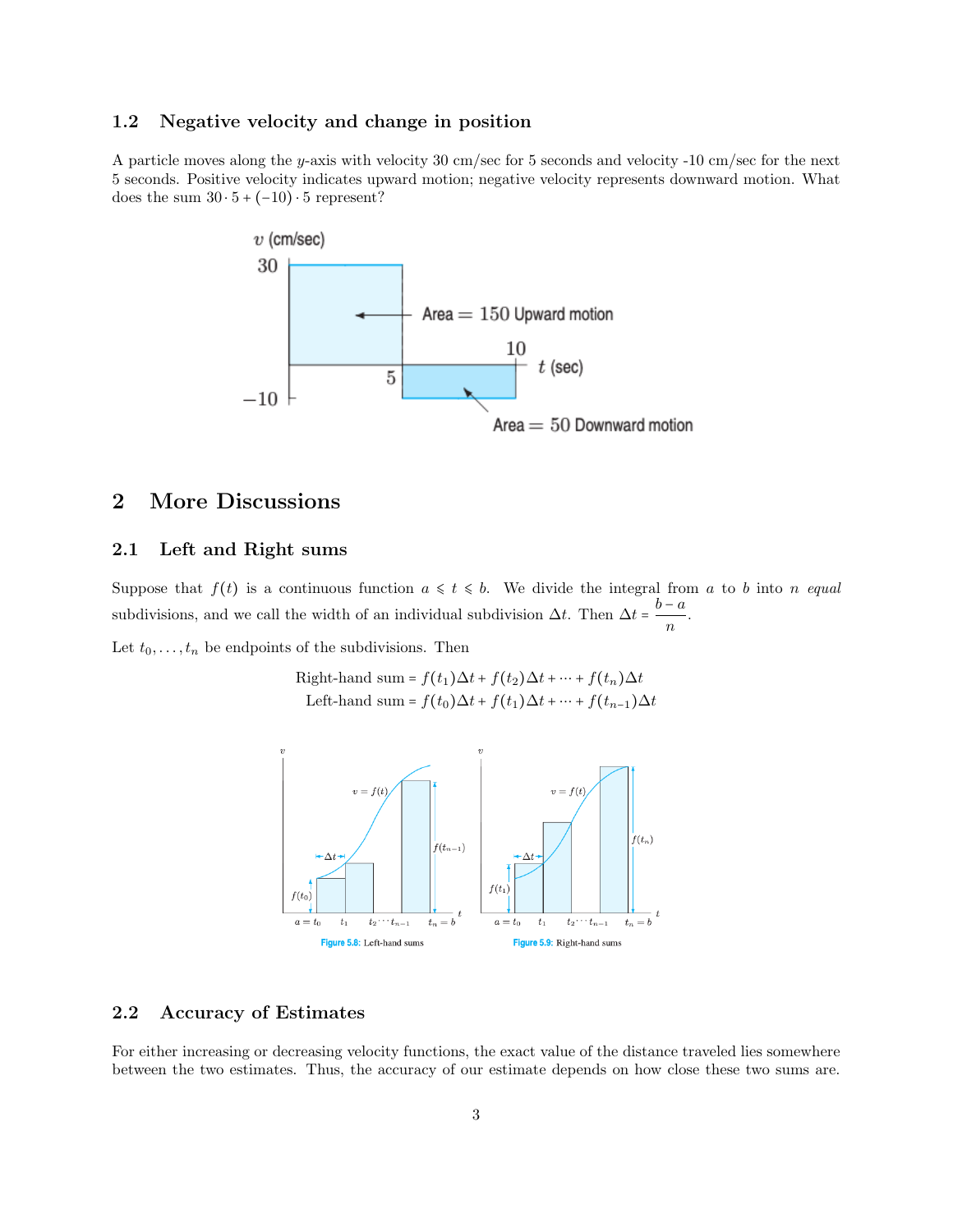For a function which is increasing throughout or decreasing throughout the interval  $[a, b]$ :

∣Difference between upper and lower estimations∣ =∣right-hand sum − left-hand sum∣

$$
= |(f(t_1)\Delta t + f(t_2)\Delta t + \dots + f(t_n)\Delta t) - (f(t_0)\Delta t + f(t_1)\Delta t + \dots + f(t_{n-1})\Delta t)|
$$
  
= |f(t\_n)\Delta t - f(t\_0)\Delta t|  
= |f(b) - f(a)| \cdot \Delta t  
= |difference between f(a) and f(b)| \cdot \Delta t

## 3 Questions

1. A car comes to a stop five seconds after the driver applies the brakes. While the brakes are on, the velocities in the table are recorded.

| Velocity $\text{(ft/sec)}$ |  |  | $60 \mid 40 \mid 25 \mid 10 \mid 0$ |  |
|----------------------------|--|--|-------------------------------------|--|

(a) Give lower and upper estimates of the distance the car traveled after the brakes were applied.

- (b) On a sketch of velocity against time, show the lower and upper estimates of part (a).
- (c) Find the difference between the estimates.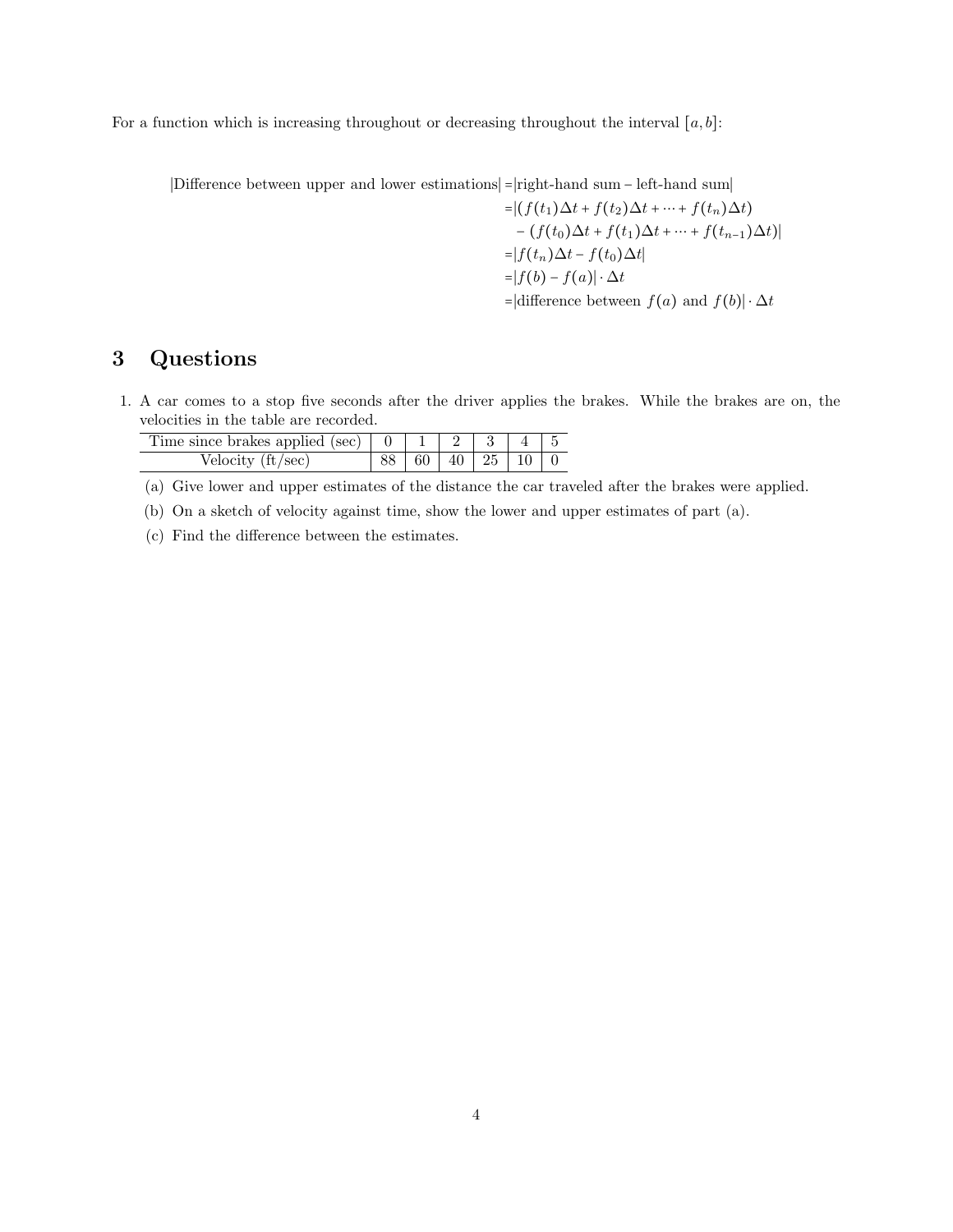2. Roger runs a marathon. His friend Jeff rides behind him on a bicycle and clocks his speed every 15 minutes. Roger starts out strong, but after an hour and a half he is so exhausted that he has to stop. Jeff's data follow:

| Times since start (min)   $0$   $15$   $30$   $45$   $60$   $75$   $90$ |  |                                             |  |  |
|-------------------------------------------------------------------------|--|---------------------------------------------|--|--|
| mph)<br><b>Speed</b>                                                    |  | $-11$ $\boxed{10}$ $\boxed{10}$ $\boxed{8}$ |  |  |

- (a) Assuming that Roger's speed is never increasing, give upper and lower estimates for the distance Roger ran during the first half hour.
- (b) Give upper and lower estimates for the distance Roger ran in total during the entire hour and a half.
- (c) How often would Jeff have needed to measure Roger's speed in order to find lower and upper estimates within 0.1 mile of the actual distance he ran?

3. Graphs below show the velocity, in cm/sec, of a particle moving along a number line. Positive velocities represent movement to the right; negative velocities to the left. Compute the change in position between times  $t = 0$  and  $t = 5$  seconds.